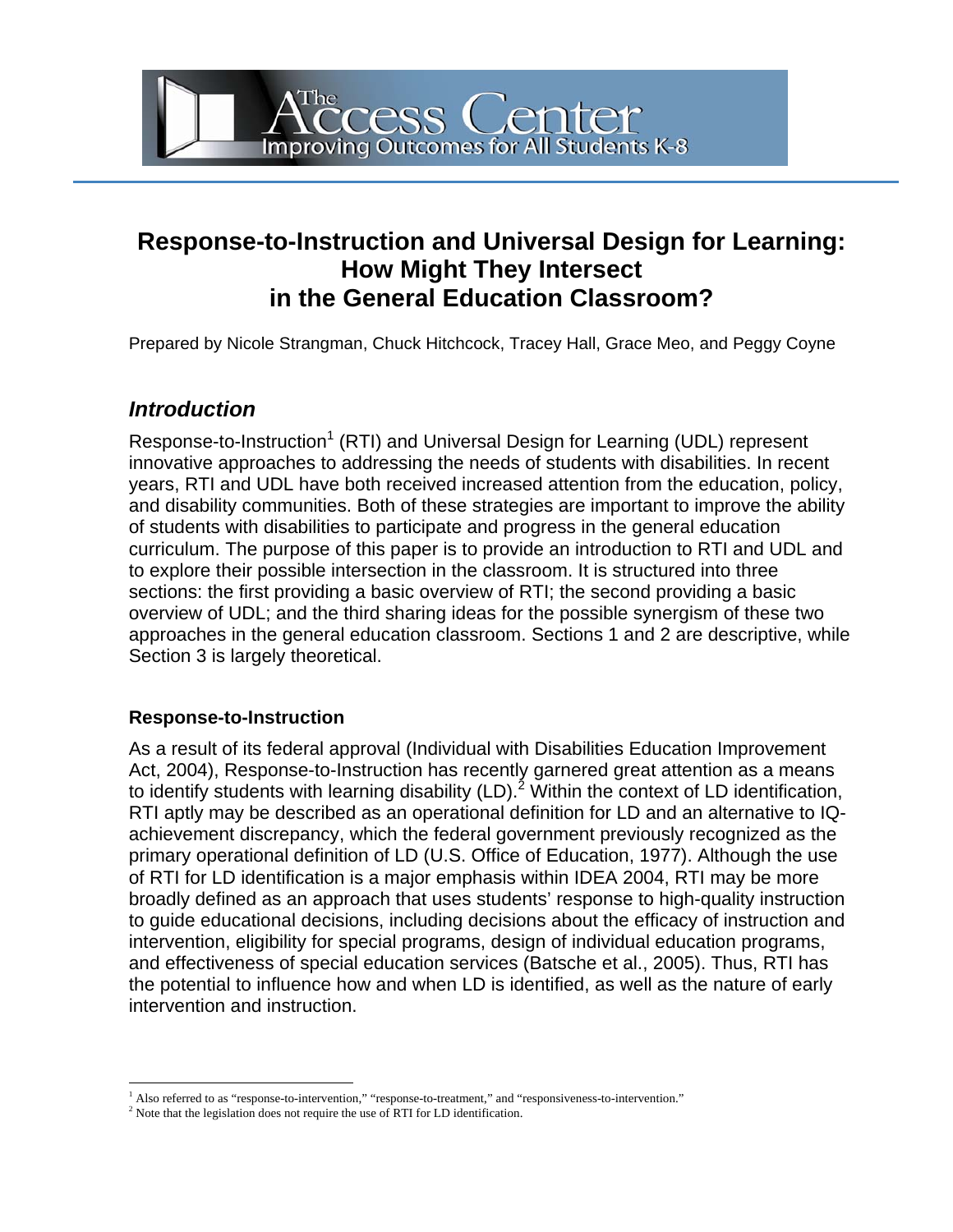#### **IQ-Achievement Discrepancy and Concerns Motivating Response-to-Instruction**

First, critics have disapprovingly described IQ-achievement discrepancy as a "wait to fail" approach; because intervention is withheld until discrepancy can be an identification is made. demonstrated, students may experience years of decline before IQ-achievement discrepancy, as its name suggests, identifies LD based on severe discrepancy between intelligence and achievement test scores. Although this approach has long been in use, in recent years it has been called into question by some professionals and academics (Speece & Shekitka, 2002). Concerns have been motivated in part by the burgeoning numbers of students identified as LD, which has increased special

education costs (Fuchs & Fuchs, 2006; Fuchs, Mock, Morgan, & Young, 2003). The approach has been criticized on a number of fronts. First, critics have disapprovingly described IQ-achievement discrepancy as a "wait to fail" approach; because intervention is withheld until discrepancy can be demonstrated, students may experience years of decline before an identification is made, at which time remediation may be more difficult (Fletcher, Coulter, Reschly, & Vaughn, 2004; Fuchs et al., 2003; Gersten & Dimino, 2006; Vaughn & Fuchs, 2003). Second, the approach has been criticized for its variable implementation (Fuchs et al., 2003; Kavale, Holdnack, & Mostert, 2005; Vaughn & Fuchs, 2003), with inconsistent or even arbitrary definition of LD (Fuchs & Fuchs, 2006; Fuchs et al., 2003), owing perhaps to the fact that the teacher-based referral process is vulnerable to bias (Vaughn & Fuchs, 2003). Third, although regulations stipulate that students must show discrepancy under conditions of appropriate learning experiences, critics raise concerns about false positives, where low achievement reflects poor teaching rather than disability (Fuchs & Fuchs, 2006). Fourth, and conversely, it has been argued that IQ-achievement discrepancy overlooks a population of students with similarly low achievement and processing deficits but no discrepancy (Fletcher et al., 2004; Fuchs & Fuchs, 2006; Fuchs et al., 2003). Collectively, these concerns helped to propel the emergence of RTI.

#### **The Process of Response-to-Instruction**

The process of RTI involves: 1) screening for at-risk students; 2) monitoring of responsiveness to instruction; and 3) determination of the course of action. Steps 2 and 3 are iterative. (Fuchs & Fuchs, 2006; Kavale et al., 2005).

RTI is used to identify students with LD and to determine early intervention. This is accomplished through evaluation of student response to targeted, high-quality instruction that has been demonstrated as effective for most students (Batsche et al., 2005). In this sense, RTI emphasizes "student outcomes instead of student deficits" (Kavale et al., 2005) and makes a clear

connection between identification and instruction (Vaughn & Fuchs, 2003). Whereas IQ-achievement discrepancy is focused on identifying LD (Kavale et al., 2005), RTI informs both LD identification and the design of early intervention and instruction (Batsche et al., 2005). Moreover, it has been argued that RTI can be used for all students, not just those with LD. RTI also prescribes the use of research-validated interventions to help ensure that students have access to appropriate learning experiences. It is focused on providing early and more immediate support for student needs by screening students as early as kindergarten (Fletcher et al., 2004; Vaughn & Fuchs, 2003).



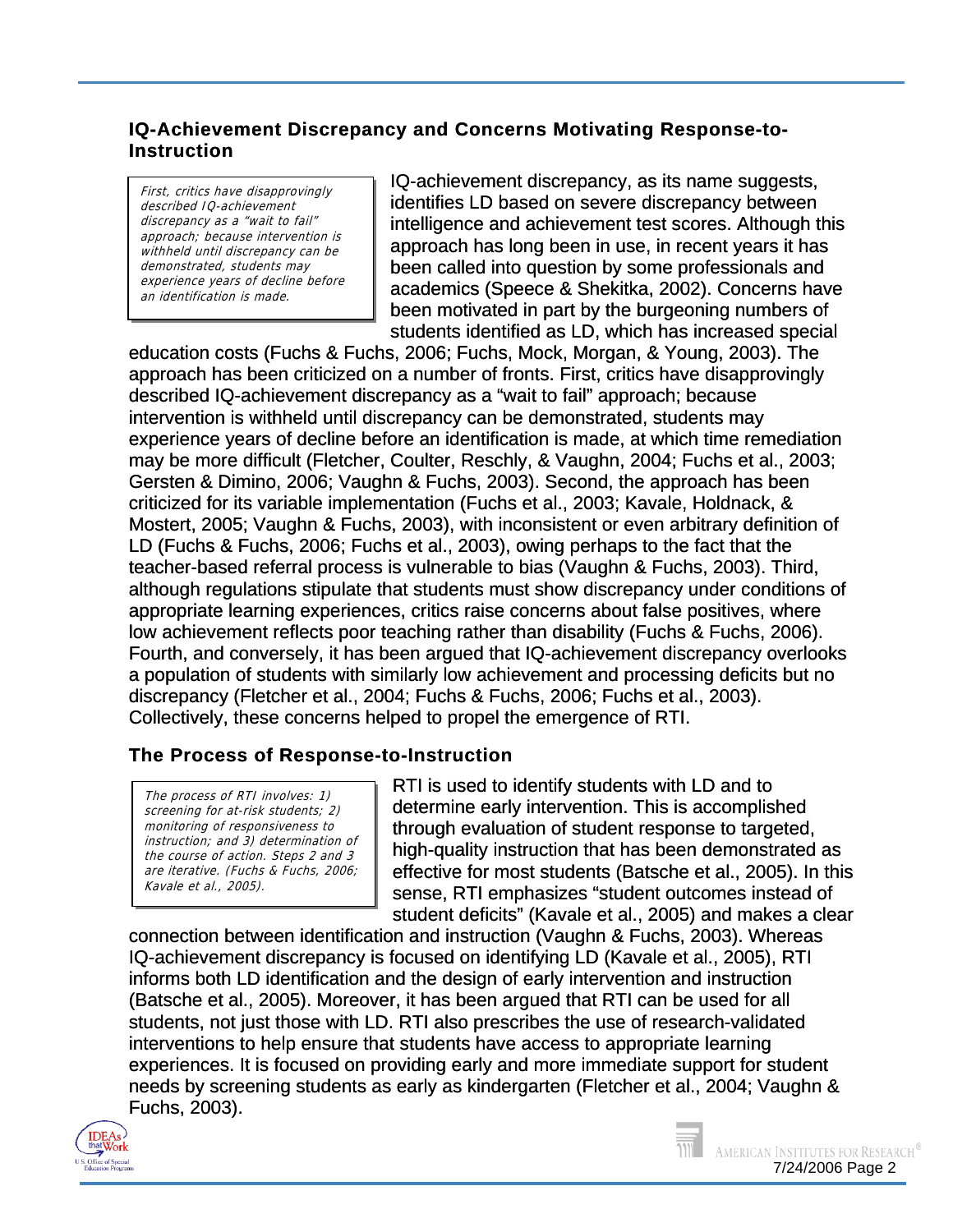The process of RTI involves: 1) screening for at-risk students; 2) monitoring of responsiveness to instruction; and 3) determination of the course of action (Fuchs & Fuchs, 2006; Kavale et al., 2005). Steps 2 and 3 are iterative. The process begins with the selection of a subgroup of at-risk students (Fuchs & Fuchs, 2006). Initially, students are monitored for their responsiveness to general education instruction, that is, instructional approaches validated as effective for most students and differentiated as needed to meet broad student needs (Batsche et al., 2005). Different courses of action can be taken depending on the number of students found not able to perform. If the number is sufficiently large, it is concluded that the instructional program is inadequate and the overall program is modified. If instead only a small percentage of students fail to perform, such students are removed from the general program of instruction to participate in a targeted, empirically validated intervention.

Student responsiveness to intervention is used to determine further course of action. Students who are responsive to the intervention are reintegrated into the traditional program of instruction. Students determined to be unresponsive are promoted to the next "tier" of intervention, different in content or rigor. Their progress is again monitored and the course redetermined. Ultimately, failure to respond leads either to LD diagnosis and special education or to LD evaluation, depending on the RTI model (Fuchs & Fuchs, 2006; Fuchs et al., 2003). Although some students may respond to an intervention, they still may be referred to special education if it is determined infeasible to maintain the intervention in the regular classroom (Batsche et al., 2005)

### **Selecting At-risk Students**

A variety of methods may be used to identify at-risk students. For example, teachers may apply a criterion to student performance on the previous year's high-stakes assessment; newly test all students and compare their performance to norms (local- or classroom-based) or criterions; or use a benchmark demonstrated to predict end-ofyear performance on high-stakes tests or graduation requirements (Fuchs & Fuchs, 2006). Because RTI is best established with respect to reading, screening measures and intervention typically focus on this skill area (Gersten & Dimino, 2006; Kavale et al., 2005).

#### **Intervention**

RTI uses empirically-validated interventions that have been demonstrated as effective for most students. The number of levels or "tiers of intervention" ranges from 2-4. The tiers vary in their intensiveness (i.e., frequency and duration), instructor expertise, and size and homogeneity of student groupings. Those who view RTI as primarily a means for identification advocate using fewer tiers, which produces fewer false negatives (i.e., identification of children who cannot succeed in the mainstream classroom as responsive to treatment). Those who view RTI more as a means for improving instruction and remediating students advocate using more tiers, which enables more intensive intervention and produces fewer false positives (i.e., identification of children who can succeed in the mainstream classroom as non-responsive).

Currently, there are two primary intervention approaches: the problem-solving method and the standard treatment response method (Fuchs & Fuchs, 2006). Practitioners



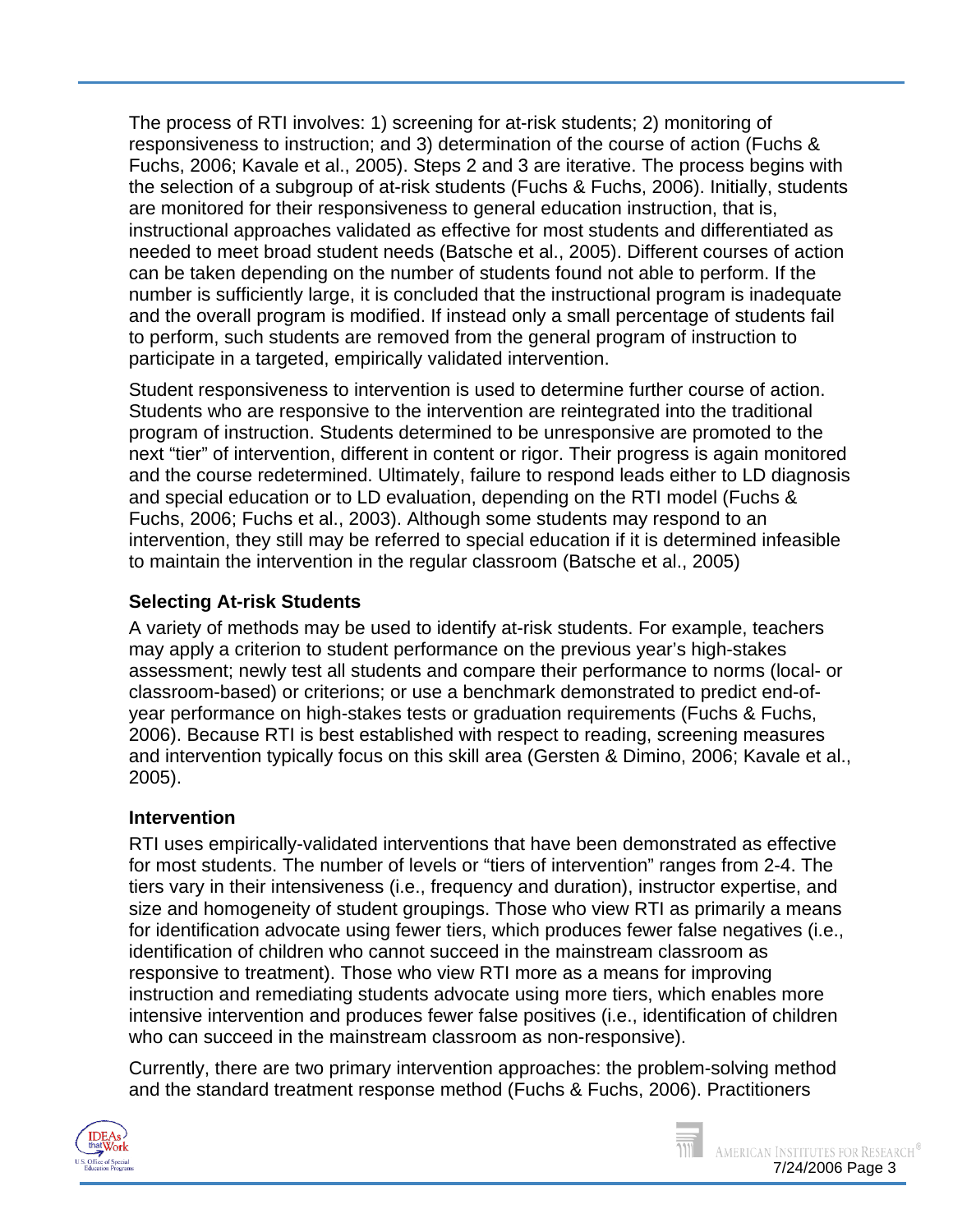generally use the problem-solving method, while the standard treatment response method has been used in most research studies.

The distinguishing features of the problem-solving approach are that intervention occurs within the classroom and is individualized to the student.

The distinguishing features of the problem-solving approach are that intervention occurs within the classroom and is individualized to the student. The individualized nature of the approach is based on the belief that success of an intervention cannot be

predicted based on student characteristics, and no single intervention will be successful for all students (Fuchs et al., 2003). The different versions of problem-solving RTI vary in the number of tiers of intervention. However, all use a 4-step process at each tier: 1) problem identification; 2) problem analysis/selection of intervention; 3) implementation of intervention; and 4) monitoring of response (Fuchs & Fuchs, 2006; Fuchs et al., 2003). The process can involve a range of personnel including parents, general educators, special educators, and school psychologists (Fuchs & Fuchs, 2006).

The standard treatment response approach provides the same empirica ly validated, fixed-duration l intervention to all students with similar problems in a domain (Fuchs et al. , 2003).

The standard treatment response approach provides the same empirically validated, fixed-duration intervention to all students with similar problems in a domain (Fuchs et al., 2003). Unlike the problem-solving approach, the standard treatment response intervention is provided individually or in small groups outside the

classroom. Intervention is 2-tiered, and lack of progress in Tier 2 elicits evaluation for possible disability. Because the standard-treatment approach has only 2 tiers, it is thought to be more straightforward to implement, and therefore more practical (Fuchs et al., 2003). However, it is not known for certain that this approach is implemented more faithfully than the problem-solving approach (Fuchs et al., 2003).

### **Assessment of Responsiveness**

There is no standardized method for assessing student responsiveness to intervention. Measurement may be based on performance at the end of the intervention, growth over the course of the intervention, or both (dual discrepancy [Fuchs, 2003]). However, RTI has its roots in curriculum-based measurement (Batsche et al., 2005), a form of ongoing instructional assessment (progress monitoring) where short, growth-sensitive measures are administered during an instructional episode in order to determine further course of instruction (Atkin, Black, & Coffey, 2001). Moreover, progress monitoring has been recommended over final status measurement for RTI on the basis that growth during the intervention is more important than absolute performance at the end of the intervention (Fuchs & Fuchs, 2006; Fuchs, 2003). Use of multiple data sources is also encouraged (Fuchs et al., 2003). Therefore, progress monitoring is a frequent form of RTI assessment and considered by some a key component of effective RTI (Batsche et al., 2005; Fuchs & Fuchs, 2006).

A reference standard for assessing progress must also be chosen: scores may be compared to a normative sample; a limited norm (developed using a subset of students who are the focus of the intervention); or a benchmark (Fuchs, 2003). Choice of reference method may be constrained by the type of intervention. With an intensive intervention, it may be necessary to use a limited norm (Fuchs, 2003).



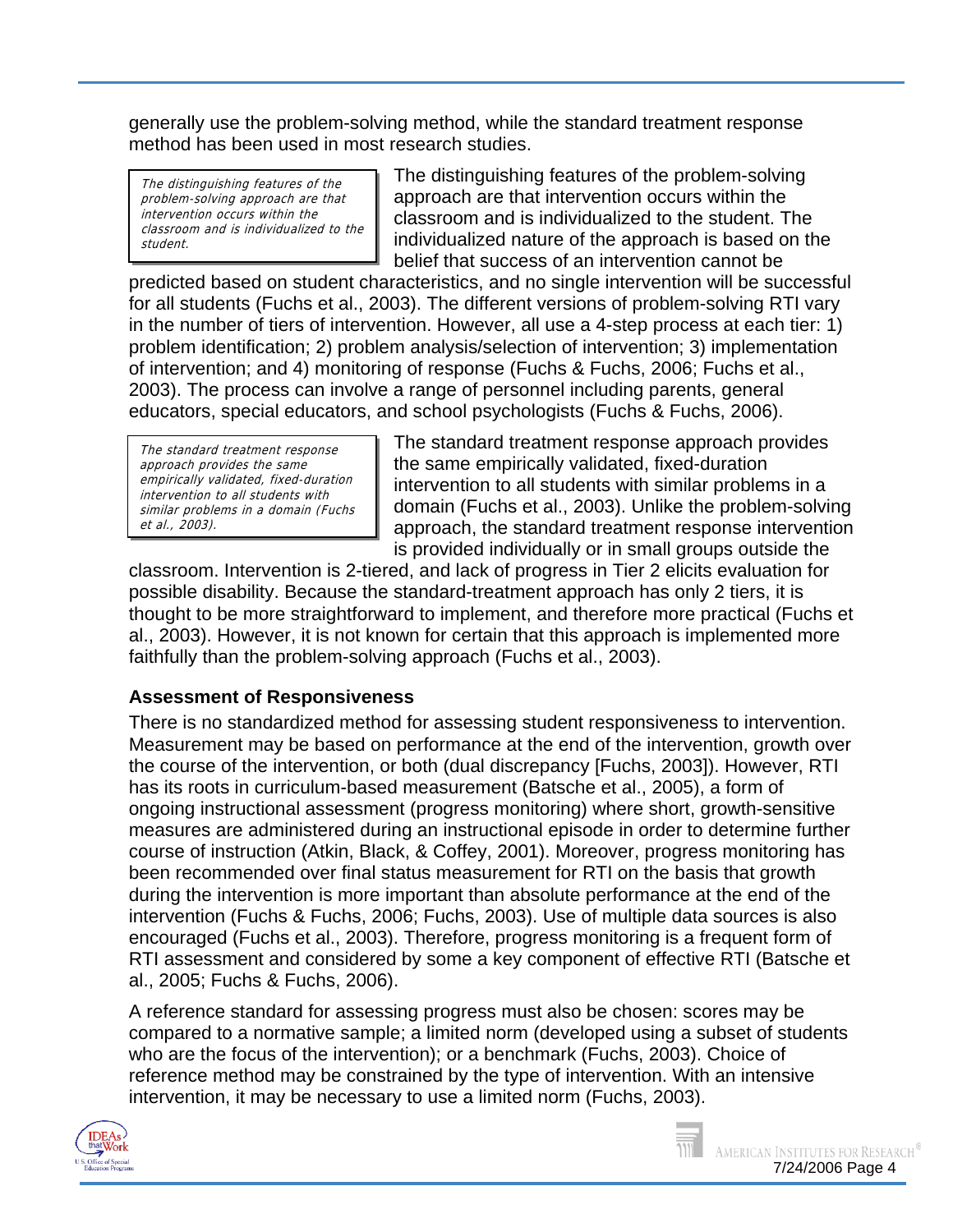#### **Teacher Roles**

It is unclear how RTI may affect teacher roles. However, it is likely that professionals that formerly spent time administering IQ tests will take on responsibilities focused more on intervention-related assessment (Fletcher et al., 2004). According to one model, general educators will be primarily responsible for instruction; monitoring; and advancement through Tiers 1, 2, and 3; whereas special educators will be responsible for instruction and monitoring in Tier 4 (Mastropieri & Scruggs, 2005). However, general and special educators are also expected to play a collaborative role, particularly within the problem-solving approach (Batsche et al., 2005).

### **Evidence for the Effectiveness of RTI**

RTI has the endorsement of many researchers and professional and government organizations (Fletcher et al., 2004; Fuchs et al., 2003). Controlled, research studies using the standard treatment model have shown a significant impact of RTI on student progress (Marston, 2005). Evidence addressing the effectiveness of the problemsolving model is less plentiful and has been described as less persuasive (Fuchs et al., 2003; Kovaleski, Gickling, Morrow, & Swank, 1999; Marston, 2005; Tilly, 2003).

The approach is not without potential problems. Presently, RTI may not be feasible for large-scale adoption (Fuchs et al., 2003) given the necessary knowledge and skill on the part of teachers, particularly if intervention is to be individualized (Gersten & Dimino, 2006; Mastropieri & Scruggs, 2005). As with IQ-achievement discrepancy, fidelity of implementation is crucial (Fuchs & Fuchs, 2006; Johnson, Mellard, & Byrd, 2005; Mastropieri & Scruggs, 2005), but has been questionable with the problem-solving method (Telzrow, McNamara, & Hollinger, 2000). It also has been pointed out there are few criteria for distinguishing between "no response to instruction" and "marginal response to instruction," making it difficult to accomplish consistent implementation (Kavale et al., 2005). And it is less apparent how RTI would be applied at the middle and secondary school levels (Mastropieri & Scruggs, 2005).

Another criticism is RTI's emphasis on reading disability. Contemporary conceptualizations of LD include deficits in math, writing, and reading comprehension; thus RTI is considered by some an inadequate means to gauge LD (Johnson et al., 2005; Kavale et al., 2005; Mastropieri & Scruggs, 2005). Critics also allege that by excluding general cognitive ability as a consideration, RTI fails to document underachievement/unexpected learning failure, which is an important defining feature of LD (Kavale et al., 2005). However, from an instructional standpoint, RTI can be used with any academic subject for which frequent data-sensitive measurements are available (Batsche et al., 2005). Although these are generally less well developed outside of reading, they are potentially feasible.

Potential change to how students with LD are identified and early intervention is designed is of great potential significance, and RTI is currently being investigated by the National Research Center on Learning Disabilities and the Office of Special Education Programs. Many experts believe that more needs to be understood before RTI can be accepted as a valid method for LD identification (Fuchs et al., 2003).

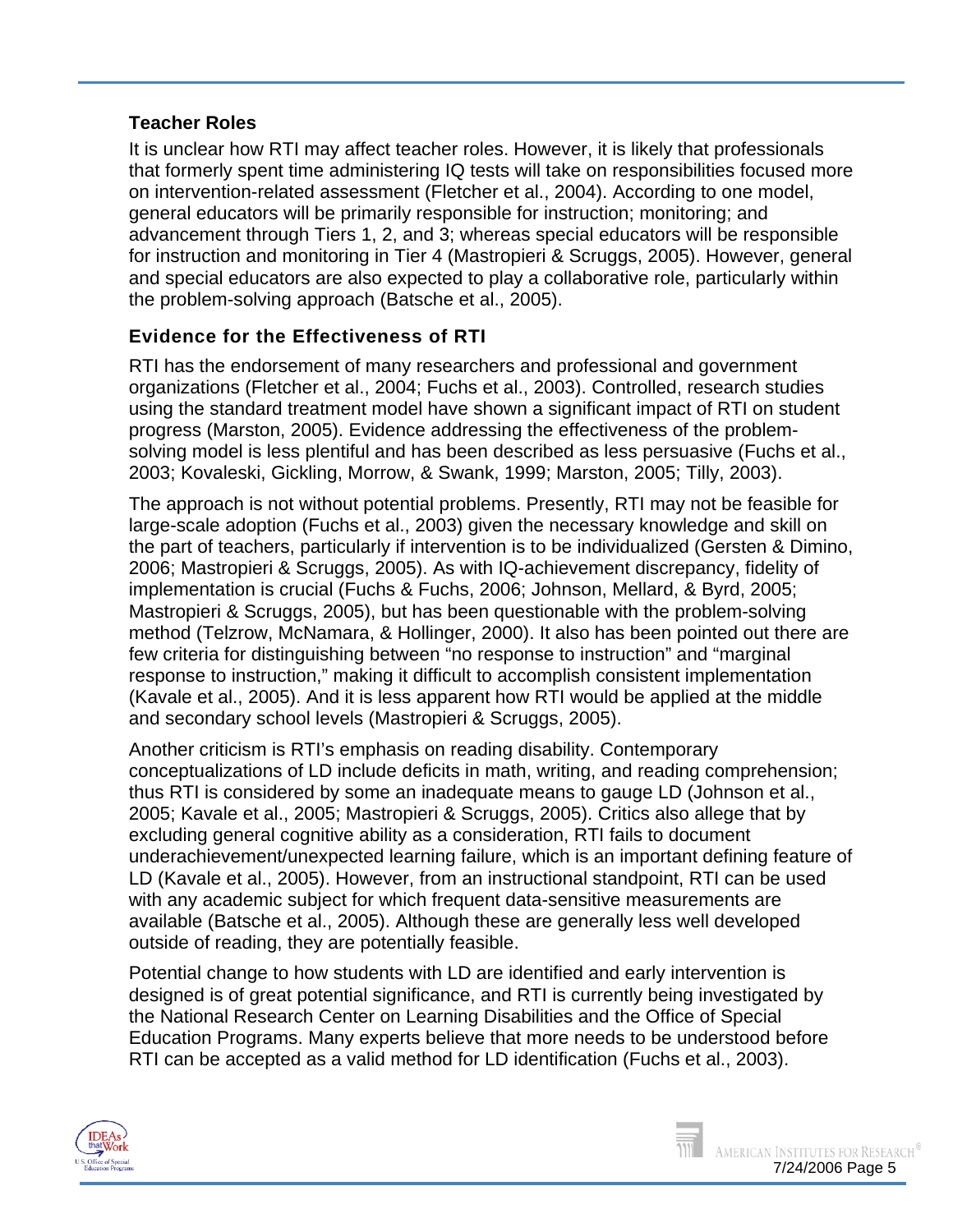### **Universal Design for Learning**

Universal Design for Learning reconceptualizes curriculum design by bringing student diversity to the forefront and supporting the design of curricula that are more flexible and accommodating of diverse students' needs (Rose & Meyer , 2002).

Universal Design for Learning (UDL) is a new approach to curriculum (goals, materials, methods, and assessment) that is firmly grounded in the belief that every learner is unique and brings different strengths and weaknesses to the classroom (Rose & Meyer, 2002). Indeed, today's classrooms are incredibly diverse, housing students from different cultures,

socioeconomic backgrounds, and disability groups. By contrast, traditional curricula are "one-size-fits-all," designed to meet the needs of the "typical" student. The result is a host of barriers for any student that falls outside of this narrow category, such as barriers that impede access, participation, and progress in the general curriculum (Hitchcock, Meyer, Rose, & Jackson, 2002).

UDL reconceptualizes curriculum design by bringing student diversity to the forefront and supporting the design of curricula that are more flexible and accommodating of diverse students' needs (Rose & Meyer, 2002). UDL was inspired by universal design in architecture, a movement to design structures with all potential users in mind and incorporate at the outset access features such as ramps and elevators (Connell et al., 1997). By working at the design level, accessibility features could be incorporated more elegantly and inexpensively. Moreover, beyond providing access for individuals with disabilities, these features had unanticipated benefits for the population at large, producing more widespread usability (Rose & Meyer, 2002). UDL applies this same strategy to curricula, considering the needs of all students at the design stage and building in features that support full accessibility. In addition, UDL extends the concept of universal design by incorporating features that maximize not only access to information, but also access to learning (Rose & Meyer, 2002). Technology plays an important role in UDL, its flexibility enabling practical and elegant solutions.

Another source of guidance and inspiration for UDL is neuroscience. Neuroscience research suggests the existence of three broad neural networks in the brain that oversee three fundamental facets of learning (e.g., the recognition of patterns, the planning and generation of patterns, and the selection and prioritization of patterns [Cytowic, 1996; Luria, 1973; Rose & Strangman, in review]). UDL identifies these three learning substrates as recognition, strategic, and affective networks (Cytowic, 1996; Luria, 1973; Rose & Strangman, in review; Rose & Meyer, 2002). Their respective functions coincide with the three learning prerequisites identified by developmental psychologist Lev Vygotsky (1962/1996), whose work is highly respected in the field of education: 1) recognition of the information to be learned; 2) application of strategies to process that information; and 3) engagement with the learning task. What is distinctive about the UDL perspective is that this triad of abilities is understood to differ from student to student.

The three UDL principles guide the design of flexible curricula by calling for the embedding of options that support differences in recognition, strategic, and affective networks:

• To support recognition learning, provide multiple, flexible methods of presentation.



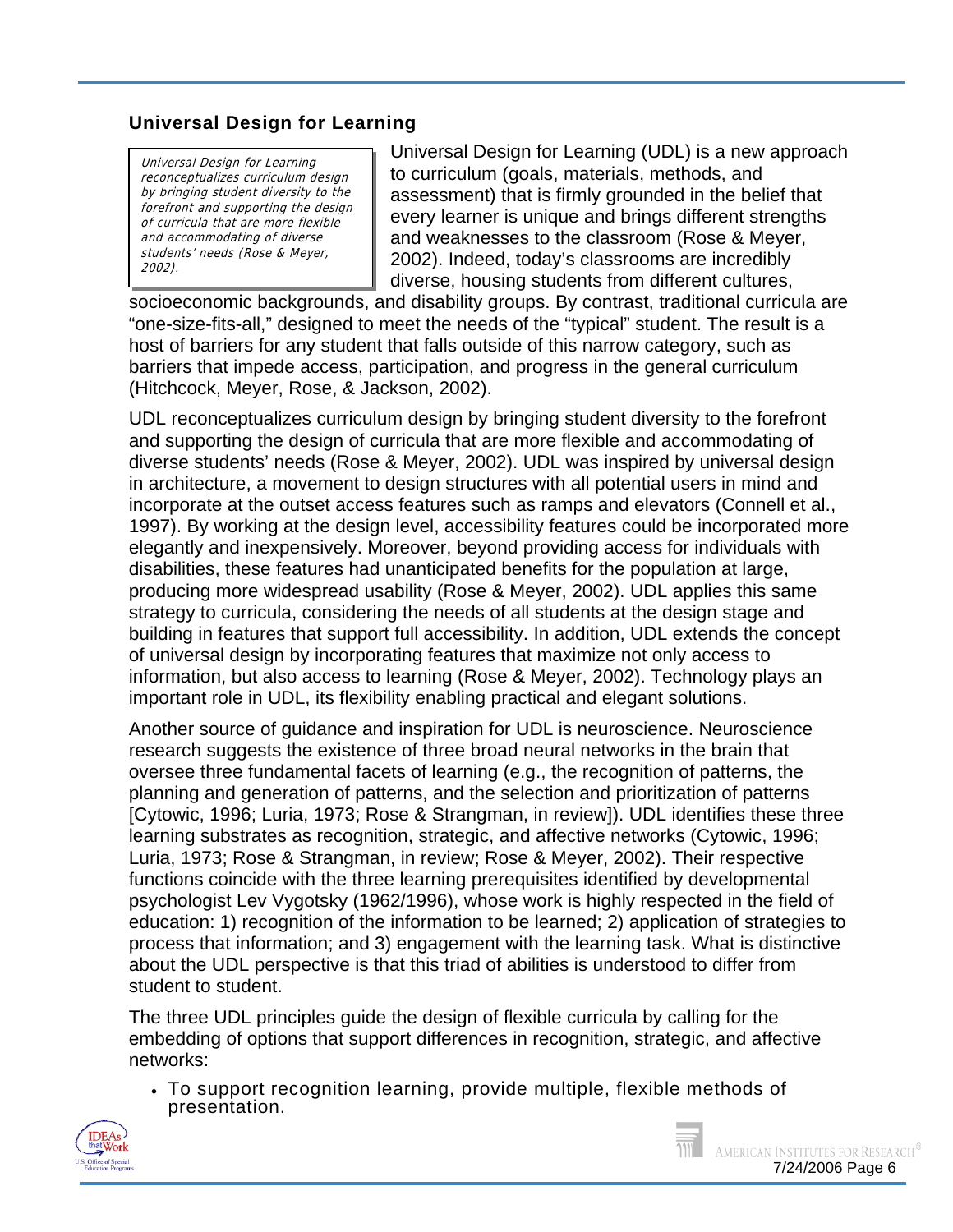- To support strategic learning, provide multiple, flexible methods of expression and apprenticeship.
- To support effective learning, provide multiple, flexible options for engagement. (Rose & Meyer, 2002)

Using these three principles, all aspects of the curriculum – goals, methods, materials, and assessments – are made flexible. With respect to assessment, for example, a range of media, formats, and response options are used so that a student's knowledge and skills are not confounded by his or her aptitude with the medium (Rose & Dolan, 2000). In addition, during testing students have access to the same supports that they have during instruction – unless those supports undermine the purpose of the assessment (Dolan & Hall, 2001; Rose & Meyer, 2002). Ideally, curriculum-based measurement is used to perform ongoing assessment, providing a window into the learning process as well as the effectiveness of instruction (Rose & Dolan, 2000).

For teachers wondering *how* to customize instruction, the Center for Applied Special Technology (CAST) has devised three sets of broad teaching methods that support each UDL principle (see Figure 1; Rose & Meyer, 2002). These teaching methods reflect neuroscience-based insights into how each learning network functions, combined with an understanding of how digital media can support flexibility. For example, the third teaching method to support recognition learning is *to provide multiple media and formats.* This teaching method leverages the fact that recognition networks can extract meaning using different sensory modalities and acknowledges that the optimal presentation modality may differ from student to student. Although presentation of multiple media and formats might be challenging in a classroom limited to printed text and hardcopy images, it is realizable using digital materials. This is one example of how digital materials and UDL teaching methods can facilitate the successful implementation of UDL.

**Figure 1.** CAST has developed three sets of UDL teaching methods to help teachers support learners' diverse recognition, strategic, and affective networks.

| <b>Network-Appropriate Teaching Methods</b>          |
|------------------------------------------------------|
| To support diverse recognition networks:             |
| • Provide multiple examples                          |
| Highlight critical features                          |
| • Provide multiple media and formats                 |
| • Support background context                         |
| To support diverse strategic networks:               |
| • Provide flexible models of skilled performance     |
| Provide opportunities to practice with supports      |
| Provide ongoing, relevant feedback                   |
| Offer flexible opportunities for demonstrating skill |
| To support diverse affective networks:               |
| Offer choices of content and tools                   |
| Offer adjustable levels of challenge                 |
| • Offer choices of rewards                           |
| • Offer choices of learning context                  |
|                                                      |

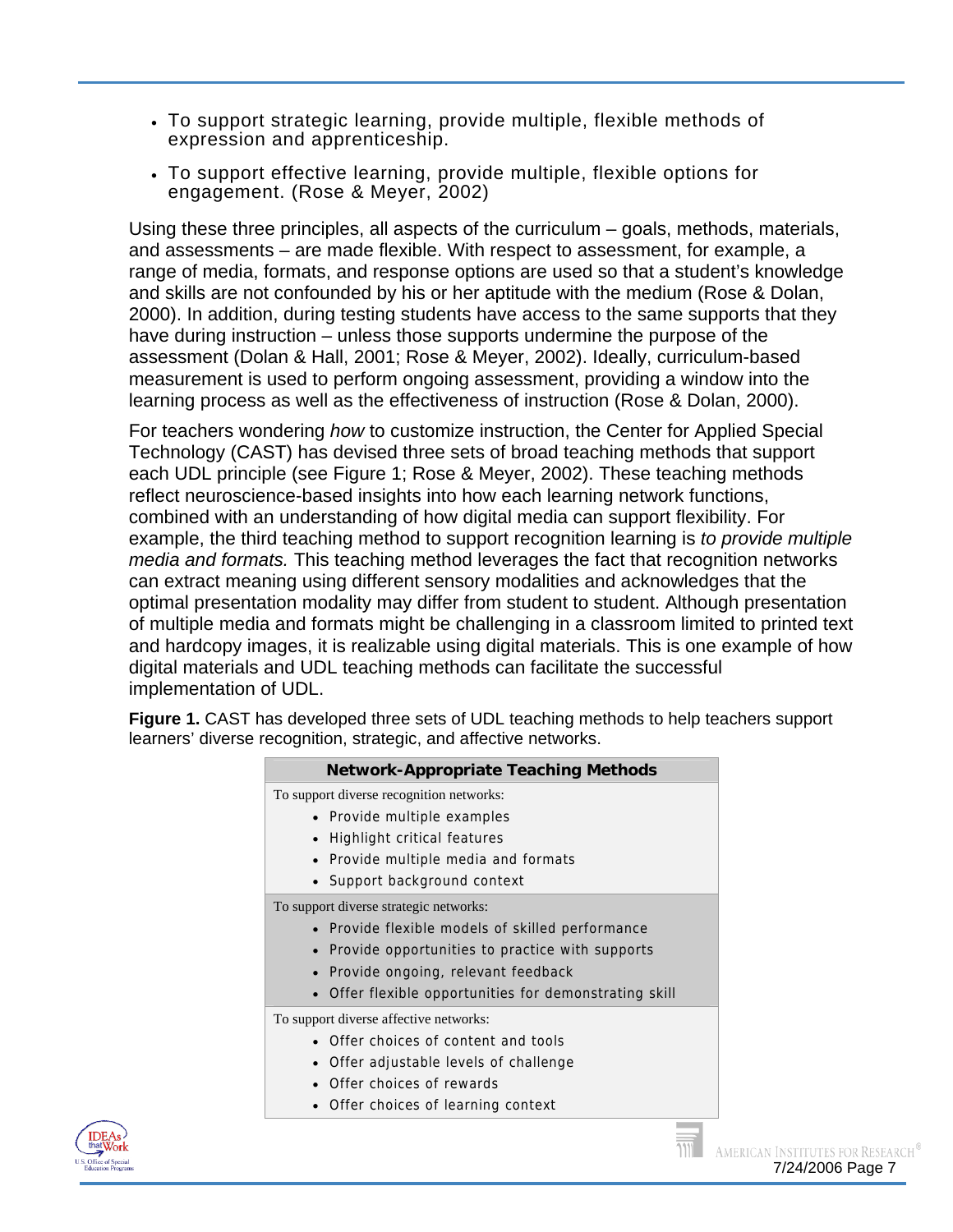CAST is working with schools to implement and research UDL curricula and innovative UDL instructional approaches. For example, CAST has developed digital, supported reading environments that integrate research-supported approaches to reading comprehension instruction with UDL features. These features include text-to-speech and multimedia dual-language glossaries to support differences in recognition; multiple levels of instructional challenge and support; multiple response modes to support differences in strategy; and a choice of multiple animated characters as tutors and varied support and response options to support differences in student engagement (Dalton & Coyne, 2002; Dalton, Pisha, Eagleton, Coyne, & Deysher, 2002; Dalton, Schleper, Kennedy, & Lutz, 2005; Proctor, Dalton, & Grisham, in press; Strangman, 2003). CAST is also researching a technology-based environment for writing science reports that integrates research-based writing strategies and curriculum-based measurement with flexible UDL supports (Murray & Hall, 2006). CAST is conducting this work with diverse students including students with learning disabilities, students who are deaf or hard of hearing, students with cognitive disabilities, and English language learners. Strands of UDL are increasingly apparent in broader research reporting innovative uses of technology to individualize instruction (Erdner, Guy, & Bush, 1998; Hay, 1997; MacArthur & Haynes, 1995).

## **Response-to-Instruction and Universal Design for Learning**

RTI and UDL differ from one another in that RTI is a process for making educational decisions based on an at-risk student's success or failure during specialized intervention, while UDL is a process for making curriculum design decisions to maximize success in the general curriculum. However, RTI and UDL share the objective of improving educational outcomes for students with disabilities and are similar in several important ways.

First, both RTI and UDL recognize that poor achievement does not necessarily reflect disability, but rather may also reflect poor instruction. That is, in some cases the curriculum, not the student, may be deficient. RTI puts this belief into practice by prescribing that general education curricula incorporate research-validated instruction and intervention by making LD identification contingent on the program of instruction and by acknowledging that there are cases where changes should be made to general classroom instruction in place of student intervention (Batsche et al., 2005). UDL also encourages the use of research-validated instruction and intervention (Dalton et al., 2002; Murray & Hall, 2006) and emphasizes the notion of disabled curriculum by further stating that the curriculum, and not the student, must bear the burden of adaptation (Rose & Meyer, 2002).

Second, RTI and UDL both reflect the understanding that a curriculum that is effective for one student may not be effective for another student. With RTI, this is most readily apparent with the individualized approach to intervention that is part of the problemsolving method. With UDL, the curriculum is designed to incorporate a wide variety of options in its goals, materials, methods, and assessment so that the curriculum in its entirety is flexible and accommodating of individual student needs.

Third, RTI and UDL treat assessment as something that should inform instruction and intervention and consider once-a-year test scores insufficient to determine student

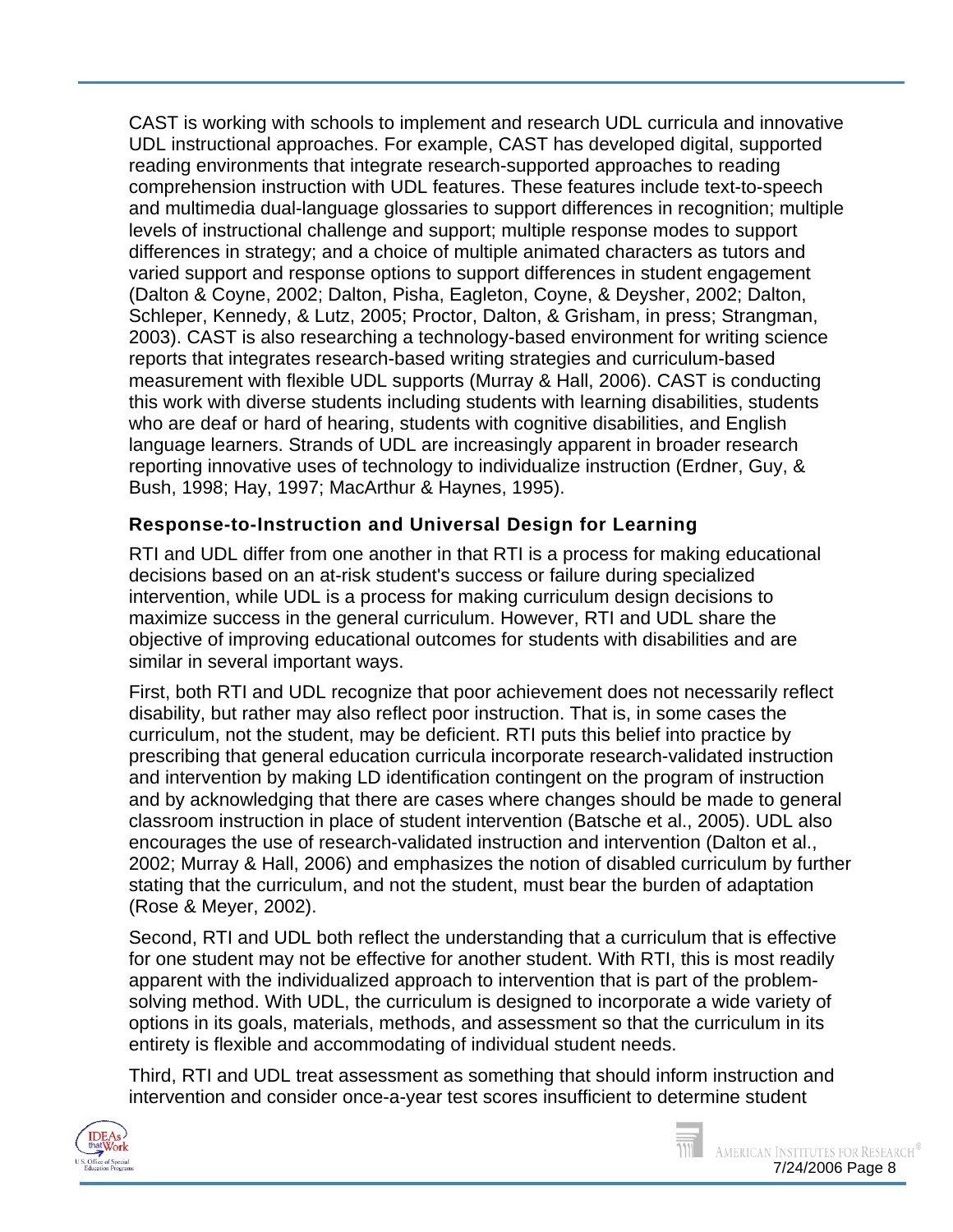ability. In RTI, students' responsiveness is commonly monitored over time and with respect to multiple interventions; while in UDL, multiple, ongoing assessments are administered. The use of curriculum-based measurement as a means to inform teachers about the effectiveness of instruction and guide decision-making regarding appropriate instruction and intervention is a key point of convergence of RTI and UDL. With effective implementation of curriculum-based measurement, interventions can be determined while instruction is still ongoing and before a student fails.

It is important to acknowledge that teachers need new knowledge and skills to successfully implement both RTI and UDL (Dalton et al., 2005; Howard, 2003; Mastropieri & Scruggs, 2005; Rose & Meyer, 2002). Thus, professional development and ongoing support within the schools is important. In addition, technology may be an important tool. UDL solutions often make use of technology to increase flexibility and adaptability, with the added benefit of improving teacher support and student engagement (Pisha & Coyne, 2001). Thus, technology can be used to reduce some of the difficulties of implementation. Its inherent flexibility helps make the design of an adaptable curriculum much more feasible.

Although IDEA 2004 is largely focused on the use of RTI to identify students with LD, we believe that the greatest potential for synergism with UDL is around instruction. In particular, the UDL framework may be able to support more effective decision-making within RTI, which remains a significant challenge in RTI. Indeed, RTI has been criticized as lacking a systematic decision-making process (i.e., few criteria for distinguishing between no response to instruction and marginal response to instruction, and little ability to predict which intervention will be effective for a particular student [Kavale et al., 2005]). Teachers often struggle with interpreting curriculum-based measurement data and using it to modify instructional programs effectively (Fuchs, Deno, & Mirkin, 1984; Fuchs, Fuchs, & Hamlett, 1989). Moreover, individualization, a central component of the problem-solving approach, is of great difficulty for teachers (Batsche et al., 2005; Gersten & Dimino, 2006).

The UDL framework offers a potential means to guide such decisions. For example, differences in recognition, strategic, and affective learning parameters offer a means for selecting effective interventions. The problem-solving approach to RTI is already an individualized approach that considers students in a case-by-case fashion. The UDL framework could help to guide analysis and decision-making for each student as part of RTI by focusing attention on individual learner's recognition, strategic, and affective strengths and challenges. (CAST has developed an online [tool,](http://www.cast.org/teachingeverystudent/tools/classprofile.cfm) the *UDL Class Profile Maker*, for helping teachers to use the UDL framework to better understand students [CAST, 2002-2006b].)

Another means in which to integrate RTI and UDL is to use UDL to design more flexible RTI interventions. Research has shown that instructional programs designed according to the UDL principles can be effective for a range of students (Dalton & Coyne, 2002; Dalton et al., 2002; Dalton et al., 2005). By designing interventions with flexible supports for recognition, strategy, and affect it may be possible to reduce the number of RTI tiers that are necessary and increase the number of students who respond.

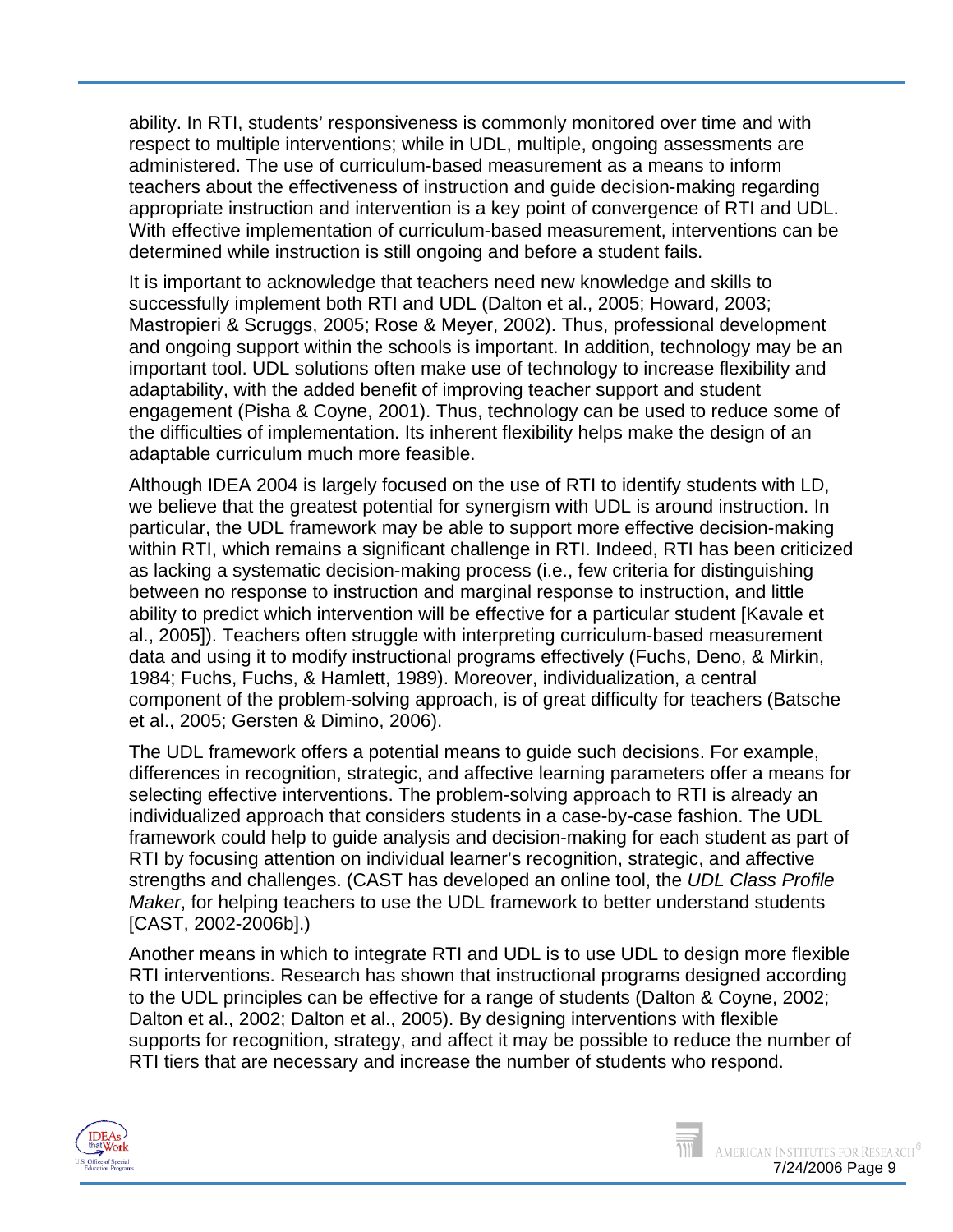Currently, some students identified as responders with RTI are not reintegrated into traditional instruction because they have been determined to require intervention that is too resource-heavy for the general education classroom. It may be possible to extend the ability of the general education curriculum to offer various nontraditional forms of instruction by integrating more technology, guided by the UDL principles and teaching methods. Technology can make it more practical and feasible to provide alternative means of instruction in the same classroom and, together with UDL, might better support the delivery of specialized RTI intervention in the general education classroom.

Beyond improving the efficiency of RTI, UDL might ultimately be used to limit its necessity by building the capacity of the general education curriculum to accommodate the diverse needs of students. This could help to reduce the numbers of students requiring intervention and/or special education. For example, UDL could be used to identify and minimize barriers in the general education curriculum that, if left unaddressed, might unnecessarily undermine student performance and increase the number of students selected for targeted intervention. (CAST's *[Curriculum Barriers](http://www.cast.org/teachingeverystudent/tools/curriculumbarriers.cfm)  [Finder](http://www.cast.org/teachingeverystudent/tools/curriculumbarriers.cfm)* and *[UDL Solutions Finder](http://www.cast.org/teachingeverystudent/tools/udlsolutionsfinder.cfm)* can assist with these tasks. [CAST, 2002-2006a, 2002-2006c].)

### **Conclusion**

Access, participation, and progress for all students in the general education curriculum are sought-after goals of education. However, in spite of impressive reform (Individual with Disabilities Education Improvement Act, 2004; Individuals with Disabilities Education Act, 20 U.S.C. §1400 et seq., 2000; U. S. Department of Education, 2001), there remains a significant gap in the performance of students with and without disabilities (Blackorby et al., 2004; Frieden, 2004; National Center for Education Statistics, 2003).

The success of our efforts to provide students equal access, participation, and progress in the general education curriculum hinges on how we understand the curriculum or, more precisely, the "conception, design, and implementation of the general curriculum and the assumptions that underlie it" (Hitchcock, Meyer, Rose, & Jackson, 2005, p. 1). Response-to-Instruction and UDL embody a new and important understanding about curriculum: Poor performance may reflect curriculum disability rather than student disability. They also represent relevant and useful approaches for improving student learning based on manipulation of instruction. Response-to-Instruction uses a tiered approach of specialized intervention to identify disability and investigate the effectiveness of alternative instructional approaches. Universal Design for Learning seeks to design curricula that are capable of meeting every student's needs through flexible and adaptive instruction.

These two approaches are still being developed, and RTI is a topic of current debate. By applying the UDL framework, it may be possible to target some of the key uncertainties about RTI, such as how to effectively individualize intervention and make instructional decisions. Beyond this, their synergism may enable achievement of a loftier goal: By simultaneously implementing RTI and using UDL to build the capacity of the general education curriculum, it may be possible to realize broadly effective general



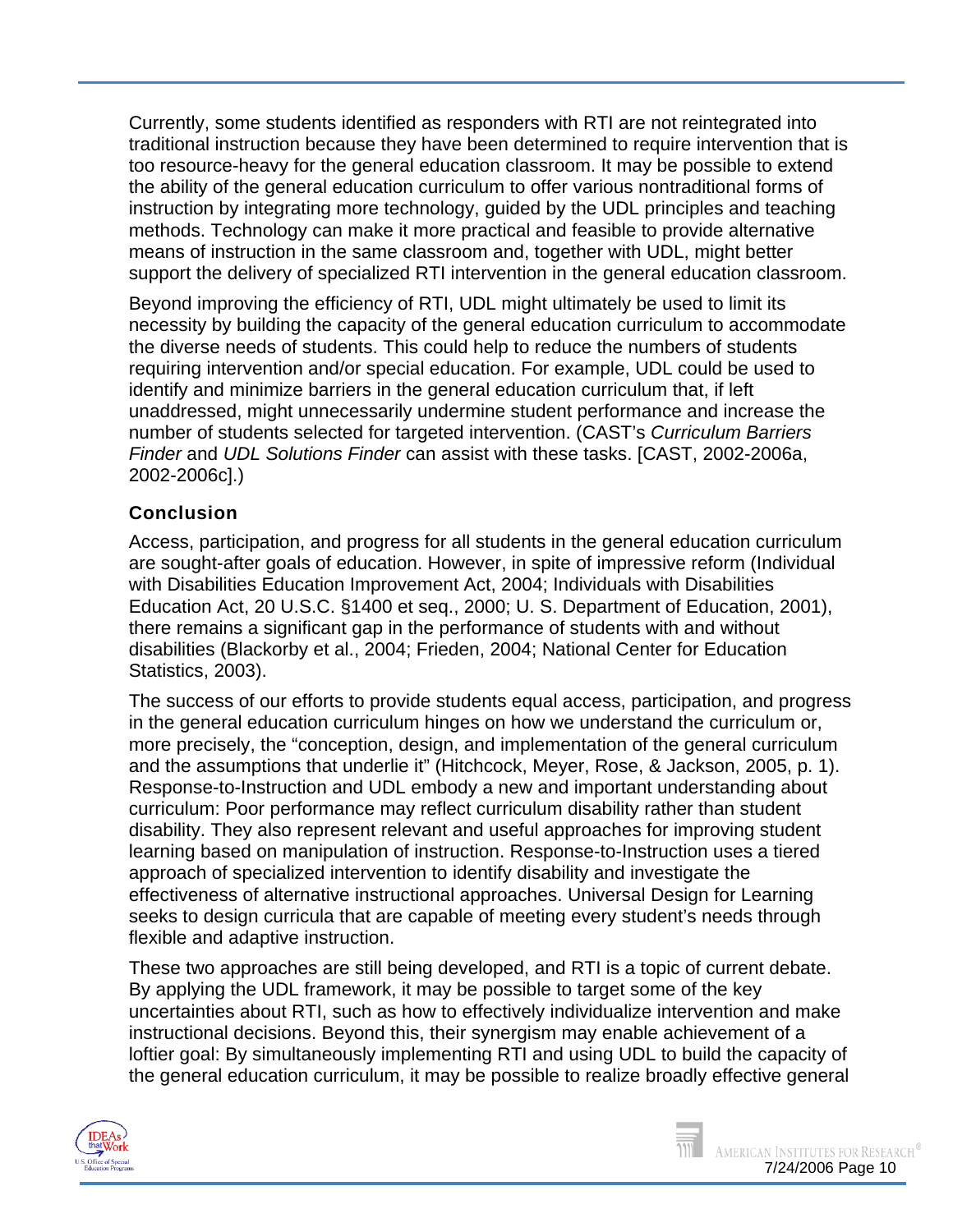education curricula that anticipate students' difficulties and eliminate the need for intervention.

### **References**

- Atkin, J. M., Black, P. J., & Coffey, J. E. (2001). *Classroom assessment and the National Science Education Standards*. Washington, D.C.: National Research Council, National Academy Press.
- Batsche, G., Elliott, J., Graden, J. L., Grimes, J., Kovaleski, J. F., Prasse, D., et al. (2005). *Response to intervention: Policy considerations and implementation*. Alexandria, VA: National Association of State Directors of Special Education, Inc.
- Blackorby, J., Wagner, M., Cameto, R., Davies, E., Levine, P., Newman, L., et al. (2004). *SEELS: Engagement, academics, social adjustment, and independence: The achievements of elementary and middle school students with disabilities*. Retrieved March 31, 2005, from [http://www.seels.net/info\\_reports/engagement.htm](http://www.seels.net/info_reports/engagement.htm)
- CAST. (2002-2006a). *Curriculum barriers finder*. Retrieved May 4, 2006, from <http://www.cast.org/teachingeverystudent/tools/curriculumbarriers.cfm>
- CAST. (2002-2006b). *UDL class profile maker*. Retrieved May 4, 2006, from <http://www.cast.org/teachingeverystudent/tools/classprofile.cfm>
- CAST. (2002-2006c). *UDL solutions finder*. Retrieved May 4, 2006, from <http://www.cast.org/teachingeverystudent/tools/udlsolutionsfinder.cfm>
- Connell, B. R., Jones, M., Mace, R., Mueller, J., Mullick, A., Ostroff, E., et al. (1997). *The principles*. Retrieved June 10, 2004, from [http://www.design.ncsu.edu:8120/cud/univ\\_design/princ\\_overview.htm](http://www.design.ncsu.edu:8120/cud/univ_design/princ_overview.htm)
- Cytowic, R. E. (1996). *The neurological side of neuropsychology*. Cambridge: The MIT Press.
- Dalton, B., & Coyne, P. (2002). Universally designed digital picture books to support beginning reading in children with cognitive disabilities. *52nd Annual Meeting of the National Reading Conference*. San Antonio, Texas.
- Dalton, B., Pisha, B., Eagleton, M., Coyne, P., & Deysher, S. (2002). *Engaging the text: Final report to the U.S. Department of Education*. Peabody: CAST.
- Dalton, B., Schleper, D., Kennedy, M., & Lutz, L. (2005). *Shared reading project: chapter by chapter -- thinking reader: Final report*. Wakefield, MA.
- Dolan, R. P., & Hall, T. E. (2001). Universal design for learning: Implications for largescale assessment. *IDA Perspectives, 27*(4), 22-25.
- Erdner, R. A., Guy, R. F., & Bush, A. (1998). The impact of a year of computer assisted instruction on the development of first grade learning skills. *Journal of Educational Computing Research, 18*(4), 369-386.
- Fletcher, J. M., Coulter, W. A., Reschly, D. J., & Vaughn, S. (2004). Alternative approaches to the definition and identification of learning disabilities: Some questions and answers. *Annals of Dyslexia, 54*(2), 304-331.
- Frieden, L. (2004). *Improving educational outcomes for students with disabilities*. Retrieved September 8, 2004, from <http://www.educationalpolicy.org/pdf/NCD.pdf>



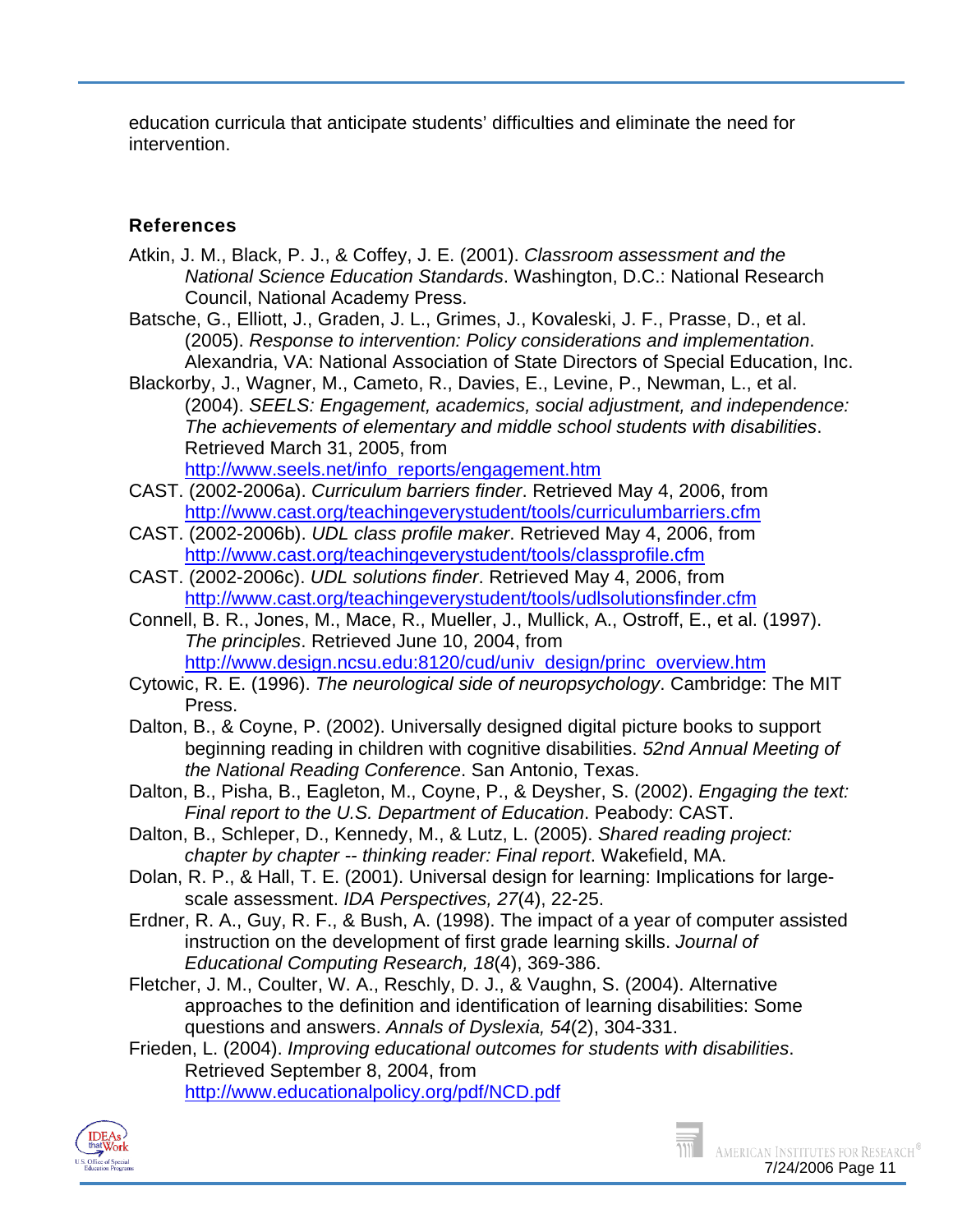- Fuchs, D., & Fuchs, L. S. (2006). Introduction to response to intervention: What, why, and how valid is it? *Reading Research Quarterly, 41*(1), 93-99.
- Fuchs, D., Mock, D., Morgan, P. L., & Young, C. L. (2003). Responsiveness-tointervention: Definitions, evidence, and implications for the learning disabilities construct., *Learning Disabilities: Research & Practice* (Vol. 18, pp. 157-171).
- Fuchs, L. S. (2003). Assessing intervention responsiveness: Conceptual and technical issues. *Learning Disabilities: Research & Practice* (Vol. 18, pp. 172-186).
- Fuchs, L. S., Deno, S. L., & Mirkin, P. K. (1984). The effects of frequent curriculumbased measurement and evaluation on pedagogy, student achievement, and student awareness of learning. *American Educational Research Journal, 21*, 449-460.
- Fuchs, L. S., Fuchs, D., & Hamlett, C. L. (1989). Monitoring reading growth using student recalls: Effects of two teacher feedback systems. *Journal of Educational Research, 83*(2), 103-110.
- Gersten, R., & Dimino, J. A. (2006). RTI (response to intervention): Rethinking special education for students with reading difficulties (yet again). *Reading Research Quarterly, 41*(1), 99-108.
- Hay, L. (1997). Tailor-made instructional materials using computer multimedia technology. *Computers in the Schools, 13*(1-2), 61-68.
- Hitchcock, C., Meyer, A., Rose, D. H., & Jackson, R. (2002). Providing new access to the general education curriculum. *Teaching Exceptional Children, 35*(2), 8-17.
- Hitchcock, C., Meyer, A., Rose, D. H., & Jackson, R. (2005). Equal access, participation, and progress in the general education curriculum. In D. H. Rose, A. Meyer & C. Hitchcock (Eds.). *The universally designed classroom: Accessible curriculum and digital technologies* (pp. 52-96). Cambridge, MA: Harvard Education Press.
- Howard, J. B. (2003). Universal design for learning: An essential concept for teacher education. *Journal of Computing in Teacher Education, 19*(4), 113-118.
- Individual with Disabilities Education Improvement Act. (2004).
- Individuals with Disabilities Education Act, 20 U.S.C. §1400 et seq. (2000).
- Johnson, E., Mellard, D. F., & Byrd, S. E. (2005). Alternative models of learning disabilities identification: Considerations and initial conclusions. *Journal of Learning Disabilities* (Vol. 38, pp. 569-572).
- Kavale, K. A., Holdnack, J. A., & Mostert, M. P. (2005). Responsiveness to intervention and the identification of specific learning disability: A Critique and alternative proposal. *Learning Disability Quarterly* (Vol. 28, pp. 2).
- Kovaleski, J. F., Gickling, E. E., Morrow, H., & Swank, H. (1999). Best practices in operating pre-referral intervention teams in Pennsylvania. In A. Thomas & J. Grimes (Eds.). *Best practices in school psychology-IV* (pp. 645-645). Bethesda, MD: National Association of School Psychologists.
- Luria, A. (1973). *The working brain: An introduction to neuropsychology*. New York: Basic Books.
- MacArthur, C. A., & Haynes, J. B. (1995). Student assistant for learning from text (SALT): A hypermedia reading aid. *Journal of Learning Disabilities, 28*(3), 150- 159.



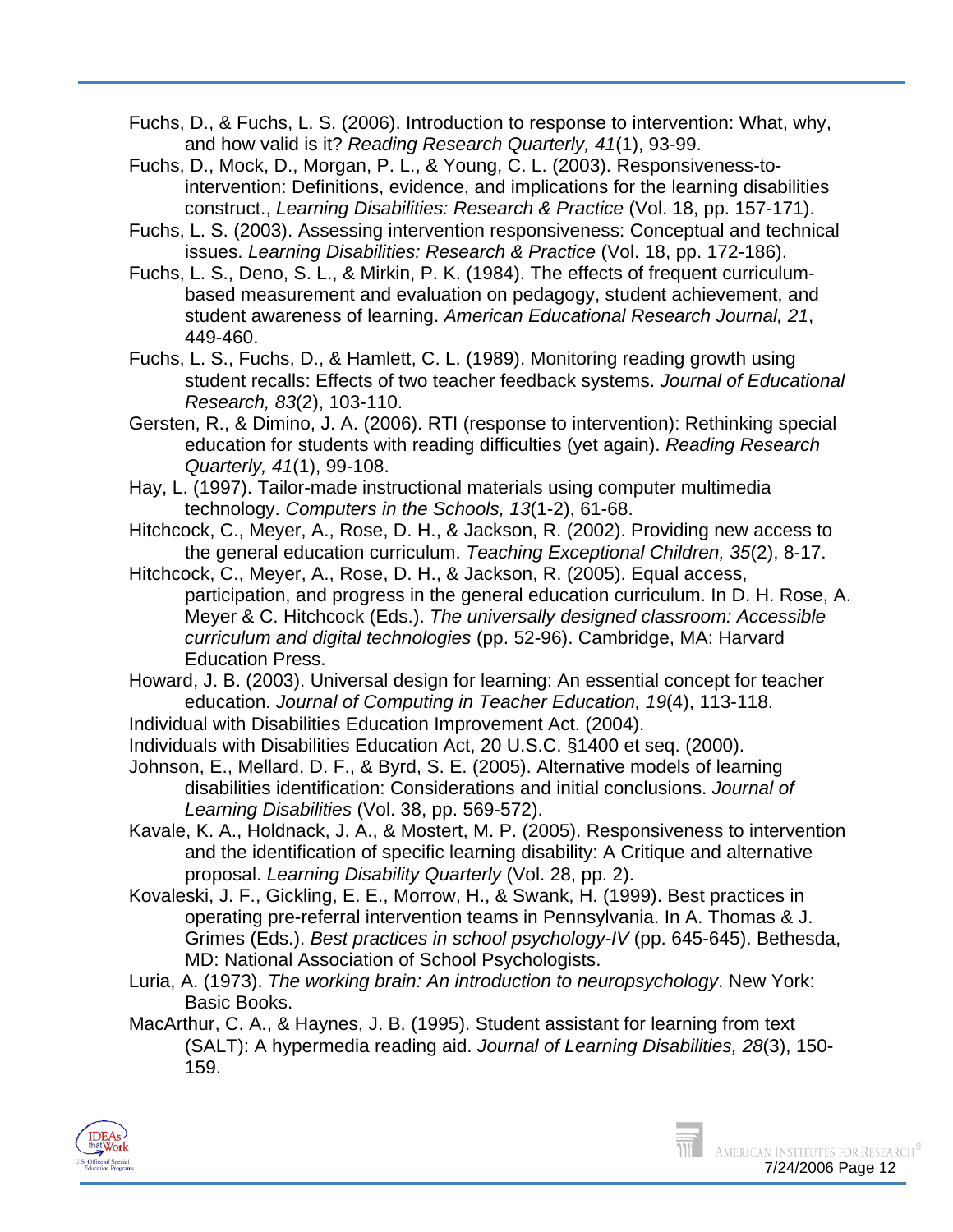- Marston, D. (2005). Tiers of intervention in responsiveness to intervention: Prevention outcomes and learning disabilities identification patterns. *Journal of Learning Disabilities* (Vol. 38, pp. 539-544).
- Mastropieri, M. A., & Scruggs, T. E. (2005). Feasibility and consequences of response to intervention: Examination of the issues and scientific evidence as a model for the identification of individuals with learning disabilities. *Journal of Learning Disabilities* (Vol. 38, pp. 525-531).
- Murray, E., & Hall, T. (2006). *Science writer: A universally designed thinking writer for Science.* Wakefield, MA: CAST.
- National Center for Education Statistics. (2003). *Digest of Education Statistics, 2003*. Retrieved March 31, 2005, from [http://nces.ed.gov//programs/digest/d03/](http://nces.ed.gov/programs/digest/d03/)
- Pisha, B., & Coyne, P. (2001). Smart from the start: The promise of universal design for learning. *Remedial and Special Education, 22*(4), 197-203.
- Proctor, P., Dalton, B., & Grisham, D. (in press). Scaffolding English language learners and struggling readers in a digital environment with embedded strategy instruction and vocabulary support. To appear in *Journal of Literacy Research.*
- Rose, D., & Strangman, N. (in review). *Universal access in the information society*.
- Rose, D. H., & Dolan, R. P. (2000). Universal design for learning: Assessment. *Journal of Special Education Technology, 15*(4).
- Rose, D. H., & Meyer, A. (2002). *Teaching every student in the Digital Age: Universal design for learning*. Alexandria, VA: Association for Supervision and Curriculum Development (ASCD).
- Speece, D. L., & Shekitka, L. (2002). How should reading disabilities be operationalized? A survey of experts. *Learning Disabilities Research and Practice, 17*(2), 118-123.
- Strangman, N. (2003). Strategy instruction goes digital: Two teachers' perspectives on digital texts with embedded learning supports. *Reading Online, 6*(9).
- Telzrow, C. F., McNamara, K., & Hollinger, C. L. (2000). Fidelity of problem-solving implementation and relationship to student performance. *School Psychology Review, 29*(3), 443-461.
- Tilly, W. D. (2003). *How many tiers are needed for successful prevention and early intervention? Heartland Area Education Agency's evolution from four to three tiers.* Paper presented at the National Research Center of Learning Disabilities Responsiveness-to-Intervention Symposium, Kansas City, MO.
- U. S. Department of Education. (2001). *No Child Left Behind Act of 2001*. Retrieved May 4, 2006, from <http://www.ed.gov/policy/elsec/leg/esea02/index.html>
- U.S. Office of Education. (1977). Assistance to states for educating of handicapped children: Procedures for evaluating specific learning disabilities. Federal Register, 42 (25), 65082-65085. Washington, D.C.: Government Printing Office.
- Vaughn, S., & Fuchs, L. S. (2003). Redefining learning disabilities as inadequate response to instruction: The promise and potential problems., *Learning Disabilities: Research & Practice* (Vol. 18, pp. 137-146).
- Vygotsky, L. (1962/1996). *Thought and language* (Vol. (Rev. Ed.)). Cambridge, MA: MIT Press.